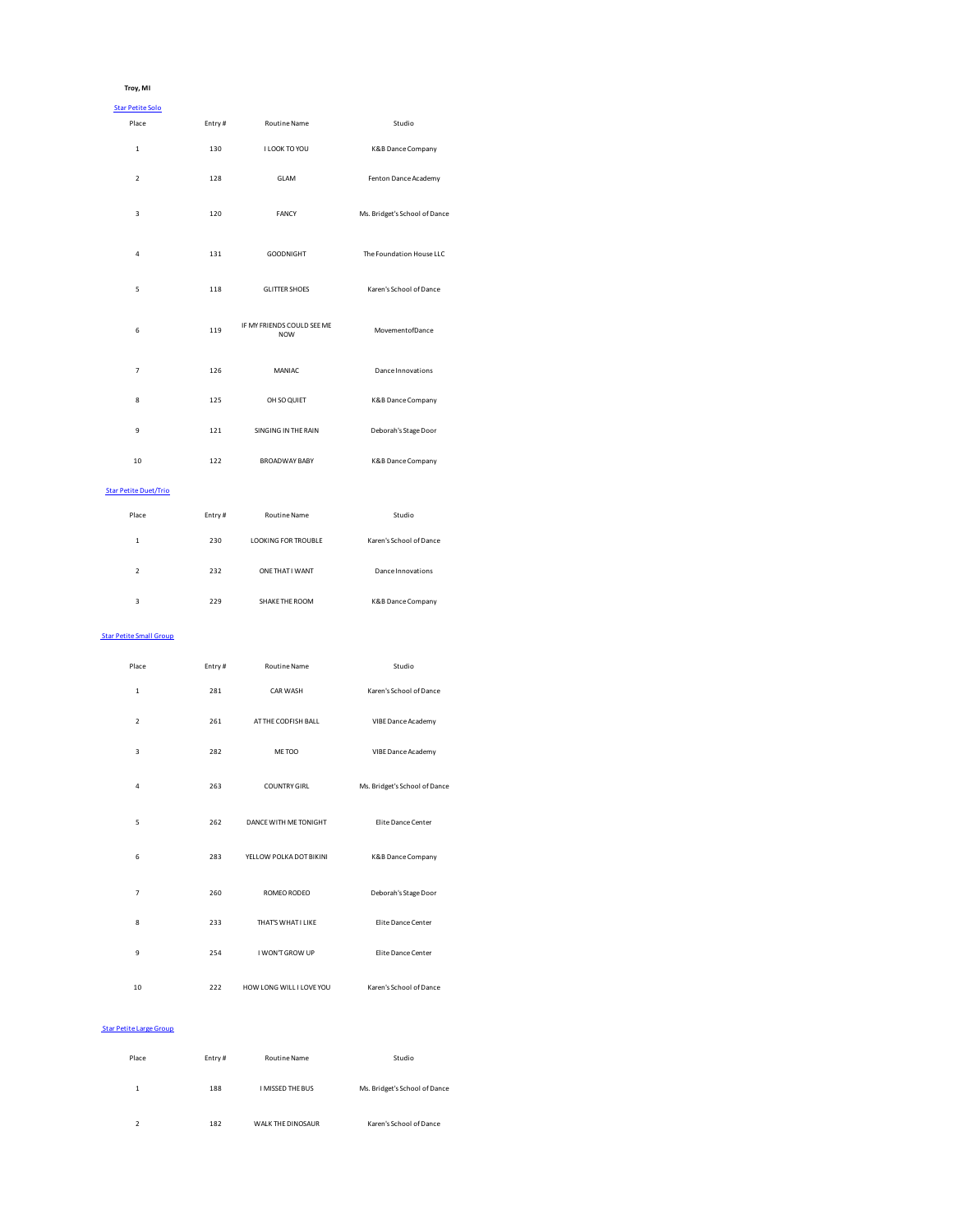| 3                              | 209    | REMEMBER METHIS WAY           | Karen's School of Dance           |
|--------------------------------|--------|-------------------------------|-----------------------------------|
| 4                              | 178    | MAMA I'M A BIG GIRL NOW       | Karen's School of Dance           |
| 5                              | 215    | CHO CHO CH'BOOGIE             | Karen's School of Dance           |
| <b>Star Junior Solo</b>        |        |                               |                                   |
| Place                          | Entry# | Routine Name                  | Studio                            |
| $\,$ 1                         | 143    | WOMEN UP                      | Ms. Bridget's School of Dance     |
| $\mathbf 2$                    | 161    | <b>WHAT A FEELING</b>         | Dance Innovations                 |
| 3                              | 138    | TRY EVERYTHING                | Dance With Heart Studios          |
| 4                              | 153    | <b>ATTENTION</b>              | Dance Innovations                 |
| 5                              | 137    | SHAKE YOUR GROOVE THING       | The Dance Centre Inc.             |
| <b>Star Junior Duet/Trio</b>   |        |                               |                                   |
| Place                          | Entry# | Routine Name                  | Studio                            |
| $\mathbf 1$                    | 250    | WORK ME DOWN                  | Ms. Bridget's School of Dance     |
| $\overline{\mathbf{2}}$        | 225    | COVER ME IN SUNSHINE          | Dance Academy of Bloomfield Hills |
| 3                              | 248    | OH LA LA                      | Dance With Heart Studios          |
|                                |        |                               |                                   |
| <b>Star Junior Small Group</b> |        |                               |                                   |
| Place                          | Entry# | Routine Name                  | Studio                            |
| $\,1\,$                        | 289    | <b>BOOM BOOM</b>              | VIBE Dance Academy                |
| $\overline{2}$                 | 226    | PIZAZZ                        | VIBE Dance Academy                |
| 3                              | 290    | <b>BAILAR</b>                 | Karen's School of Dance           |
| 4                              | 296    | SOMEWHERE OVER THE<br>RAINBOW | VIBE Dance Academy                |
| 5                              | 221    | <b>BRATZ CREW</b>             | VIBE Dance Academy                |
| 6                              | 297    | <b>BLOOM</b>                  | K&B Dance Company                 |
| $\overline{7}$                 | 220    | <b>BEST FRIEND</b>            | Elite Dance Center                |
| 8                              | 227    | SISTER ACT                    | Elite Dance Center                |
| 9                              | 223    | <b>GOOD MORNING</b>           | Dance With Heart Studios          |
| 10                             | 295    | <b>I HAD A DREAM</b>          | Elite Dance Center                |
| <b>Star Junior Large Group</b> |        |                               |                                   |
| Place                          | Entry# | Routine Name                  | Studio                            |
| $\,$ 1 $\,$                    | 199    | A MILLION DREAMS              | VIBE Dance Academy                |
| $\mathbf 2$                    | 192    | WHOOP WHOOP                   | VIBE Dance Academy                |
| <b>Star Teen Solo</b>          |        |                               |                                   |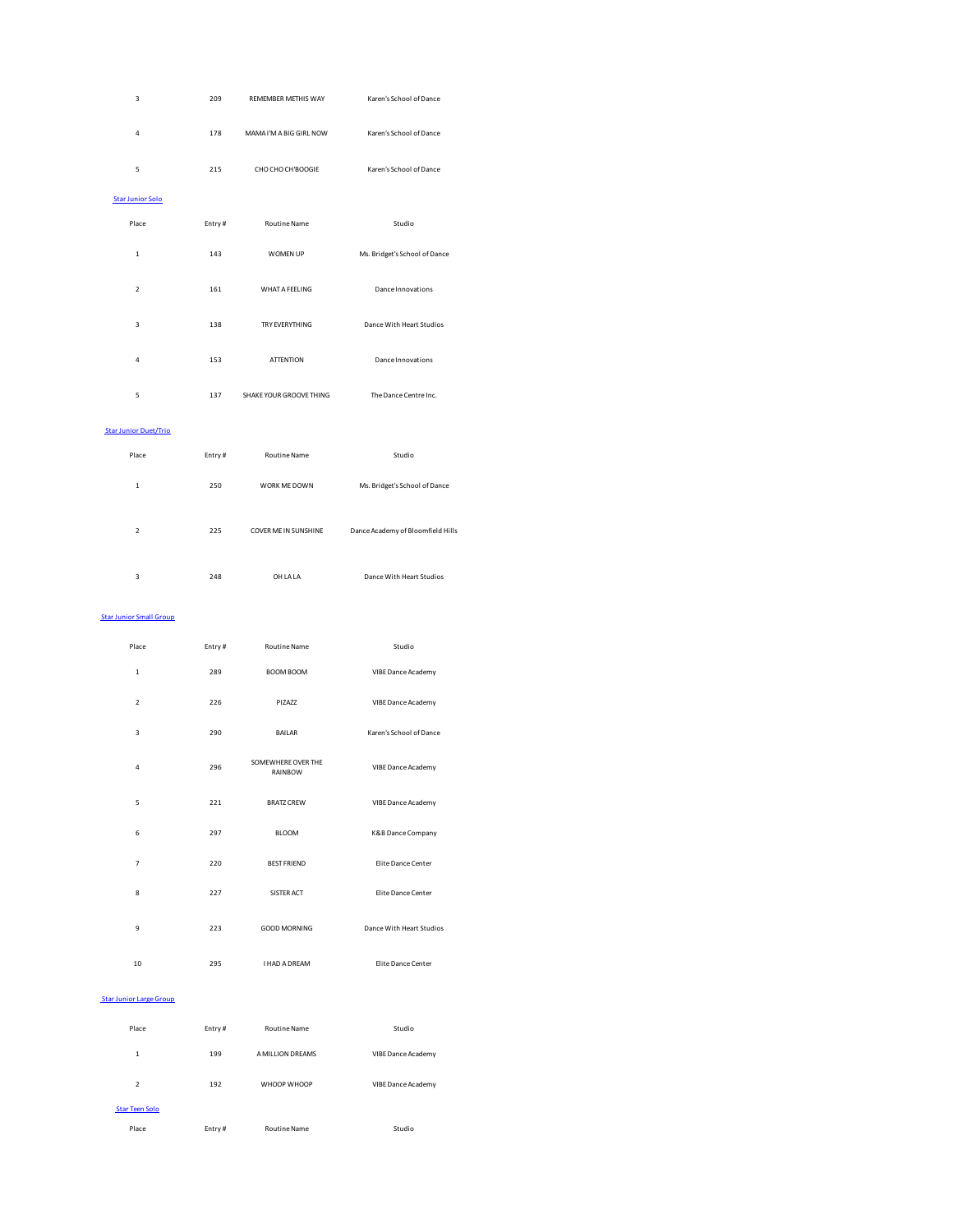| $\mathbf{1}$                     | 304    | <b>I FOUND</b>              | Just Dance                        |
|----------------------------------|--------|-----------------------------|-----------------------------------|
| $\overline{\phantom{a}}$         | 305    | TRAINWRECK                  | <b>Just Dance</b>                 |
| $\overline{\mathbf{3}}$          | 299    | FEEL IT STILL               | Dance On The Move                 |
| $\overline{4}$                   | 306    | ANOTHER DAY IN THE SUN      | Robinson Dance Co                 |
| 5                                | 302    | PLEASE DON'T STOP THE MUSIC | Dance On The Move                 |
| <b>Star Teen Duet/Trio</b>       |        |                             |                                   |
| Place                            | Entry# | Routine Name                | Studio                            |
| $\mathbf 1$                      | 452    | <b>RUN</b>                  | Ms. Bridget's School of Dance     |
| $\overline{\phantom{a}}$         | 454    | WORK!                       | Dance Academy of Bloomfield Hills |
| $\overline{\mathbf{3}}$          | 458    | TO BUILD A HOME             | Dance Academy of Bloomfield Hills |
| 4                                | 453    | <b>CIRCUS</b>               | Dance Academy of Bloomfield Hills |
| 5                                | 450    | WE SHARE EVERYTHING         | Dance On The Move                 |
| <b>Star Teen Small Group</b>     |        |                             |                                   |
| Place                            | Entry# | Routine Name                | Studio                            |
| $\mathbf{1}$                     | 343    | RHYTHM OF THE NIGHT         | Dance Academy of Bloomfield Hills |
| <b>Star Teen Large Group</b>     |        |                             |                                   |
| Place                            | Entry# | <b>Routine Name</b>         | Studio                            |
| $\overline{1}$                   | 414    | 9 TO 5                      | The Dance Centre Inc.             |
| $\overline{2}$                   | 413    | S.O.S.                      | Karen's School of Dance           |
| 3                                | 412    | KILL THE LIGHTS             | Dance Academy of Bloomfield Hills |
|                                  |        |                             |                                   |
| <b>Star Teen Line/Production</b> |        |                             |                                   |
| Place                            | Entry# | Routine Name                | Studio                            |
| Top Score                        | 445    | <b>BORN TO HAND JIVE</b>    | The Dance Centre Inc.             |
| <b>Star Senior Solo</b>          |        |                             |                                   |
| Place                            | Entry# | <b>Routine Name</b>         | Studio                            |

| $\overline{2}$ | $\overline{2}$ | THE NIGHTS         | Ms. Bridget's School of Dance     |
|----------------|----------------|--------------------|-----------------------------------|
| 3              | 3              | FOLLOW YOU         | Dance With Heart Studios          |
| $\overline{4}$ | 4              | IN THE AIR TONIGHT | Dance On The Move                 |
| 5              | 9              | <b>TORN</b>        | Dance Academy of Bloomfield Hills |

#### Star Senior Duet/Trio

| Place | Entry# | Routine Name         | Studio            |
|-------|--------|----------------------|-------------------|
| 1.    | 37     | WHEREVER YOU WILL GO | Dance On The Move |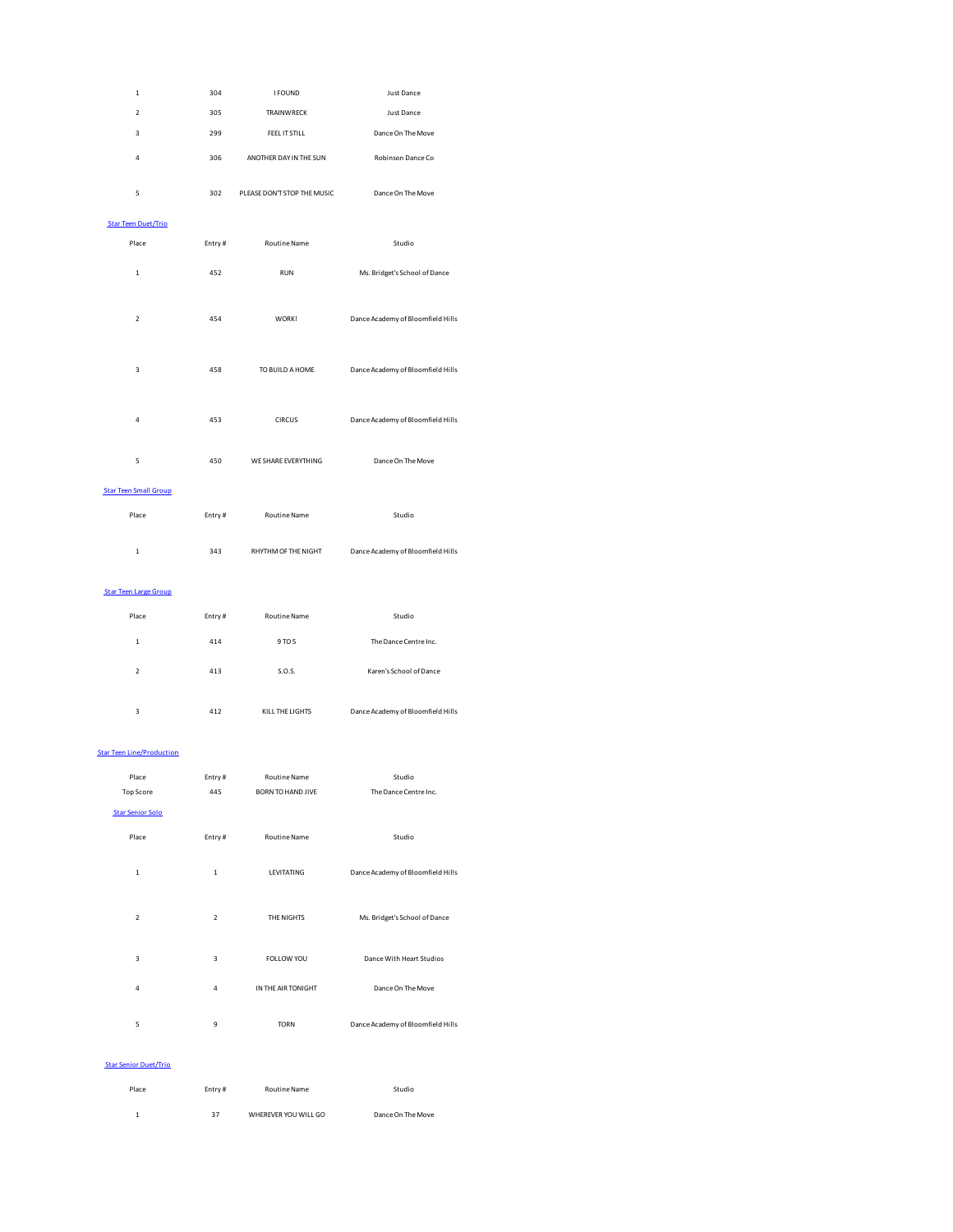| $\mathbf 2$                     | 43     | <b>LIGHT ON</b>            | Dance On The Move                 |
|---------------------------------|--------|----------------------------|-----------------------------------|
| <b>Star Senior Small Group</b>  |        |                            |                                   |
| Place                           | Entry# | Routine Name               | Studio                            |
| $\,1\,$                         | 347    | <b>GAME OF SURVIVAL</b>    | The Dance Centre Inc.             |
| $\overline{2}$                  | 348    | SURVIVOR                   | Dance On The Move                 |
| <b>Power Petite Solo</b>        |        |                            |                                   |
| Place                           | Entry# | Routine Name               | Studio                            |
| <b>Top Score</b>                | 133    | EDEN                       | Lents Dance Company               |
| <b>Power Petite Duet/Trio</b>   |        |                            |                                   |
| Place                           | Entry# | Routine Name               | Studio                            |
| $\mathbf 1$                     | 236    | A DIFFERENT BEAT           | Ms. Bridget's School of Dance     |
| Power Petite Line/Production    |        |                            |                                   |
| Place                           | Entry# | Routine Name               | Studio                            |
| <b>Top Score</b>                | 206    | 3 STRIKES, YOU'RE OUT!     | Ms. Bridget's School of Dance     |
| <b>Power Junior Small Group</b> |        |                            |                                   |
| Place                           | Entry# | Routine Name               | Studio                            |
| 1                               | 268    | LOVE ON TOP                | Karen's School of Dance           |
| $\mathbf 2$                     | 275    | OMG                        | Karen's School of Dance           |
| 3                               | 273    | SOMEWHERE ONLY WE KNOW     | Ms. Bridget's School of Dance     |
| 4                               | 269    | ANOTHER ONE BITES THE DUST | VIBE Dance Academy                |
| 5                               | 267    | <b>CLICK CLACK</b>         | Ms. Bridget's School of Dance     |
| 6                               | 259    | I'M STILL STANDING         | VIBE Dance Academy                |
| 7                               | 276    | HOLDING OUT FOR A HERO     | Deborah's Stage Door              |
| 8                               | 270    | I WILL                     | Dance Innovations                 |
| 9                               | 257    | THE TWIST                  | Pointe Counterpointe Dance Center |
| 10                              | 277    | CHAPLIN                    | Dance Innovations                 |
| Power Junior Solo               |        |                            |                                   |
| Place                           | Entry# | Routine Name               | Studio                            |
| $\mathbf 1$                     | 144    | LEGS                       | Karen's School of Dance           |
| $\mathbf 2$                     | 157    | <b>BIG TIME</b>            | Karen's School of Dance           |
| 3                               | 170    | SPEAKING FRENCH            | Dance With Heart Studios          |
| 4                               | 160    | <b>BUTTERFLY KISSES</b>    | Ms. Bridget's School of Dance     |
| 5                               | 150    | ROUTE 66                   | Karen's School of Dance           |
| 6                               | 152    | <b>EXPRESS YOURSELF</b>    | Karen's School of Dance           |

7 171 BAD HABITS Deborah's Stage Door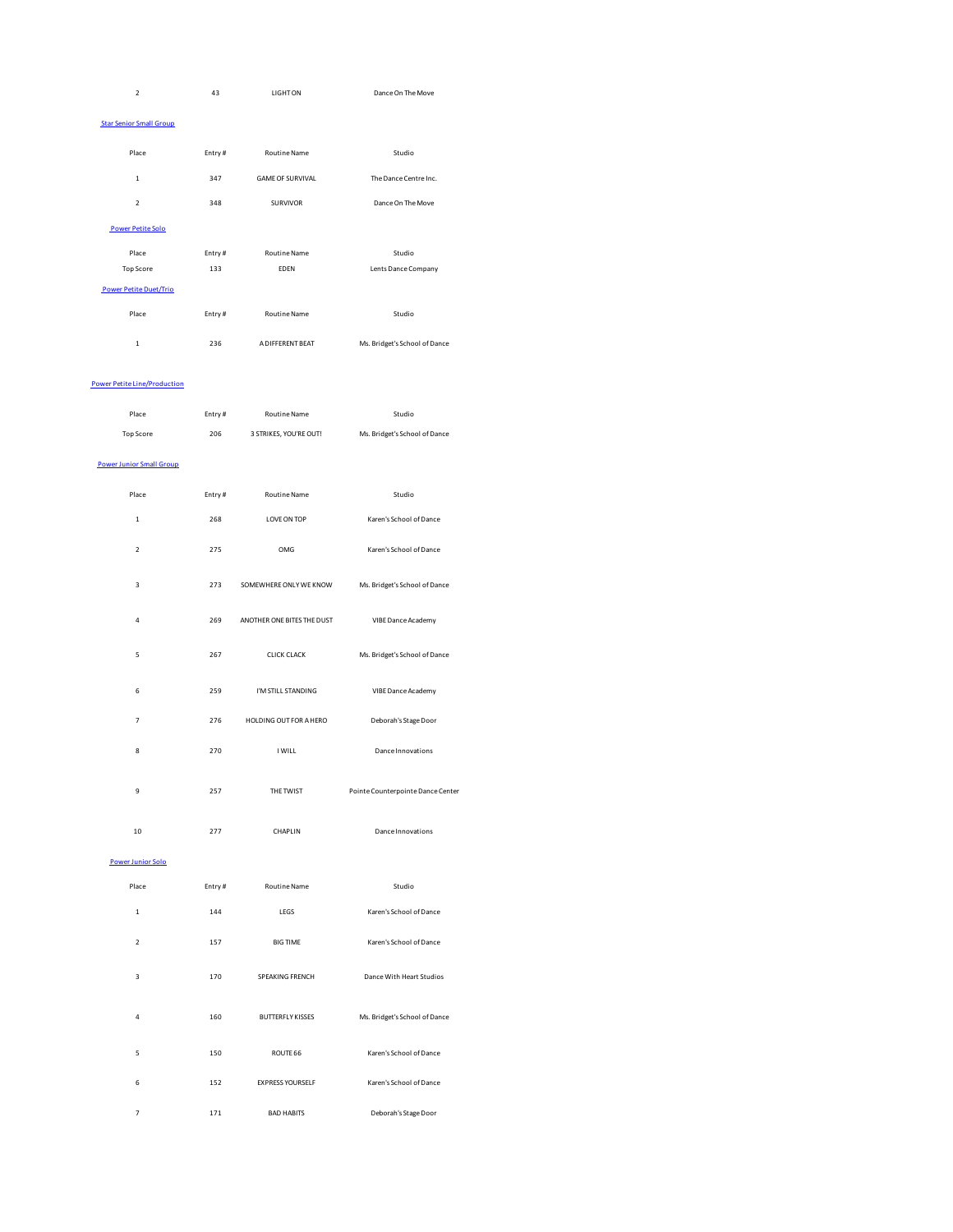| 8                             | 146    | SUNSHINE, LOLLIPOPS AND<br><b>RAINBOWS</b> | Ms. Bridget's School of Dance     |
|-------------------------------|--------|--------------------------------------------|-----------------------------------|
| 9                             | 154    | THE RINGLEADER                             | Karen's School of Dance           |
| 10                            | 151    | DON'T GO YET                               | Karen's School of Dance           |
| <b>Power Junior Duet/Trio</b> |        |                                            |                                   |
| Place                         | Entry# | <b>Routine Name</b>                        | Studio                            |
| $\mathbf{1}$                  | 244    | THERE IS A SUCKER BORN EVERY<br>MINUTE     | Ms. Bridget's School of Dance     |
| $\overline{2}$                | 243    | <b>CRUISIN' FOR A BRUISIN</b>              | Karen's School of Dance           |
| 3                             | 245    | PARTY GO BOOM                              | Karen's School of Dance           |
| $\overline{4}$                | 239    | WORD UP                                    | Karen's School of Dance           |
| 5                             | 246    | HOUSE IN ORDER                             | Karen's School of Dance           |
| 6                             | 247    | MEETING IN THE LADIES ROOM                 | Deborah's Stage Door              |
| $\overline{7}$                | 252    | <b>GIRLS</b>                               | Dance With Heart Studios          |
| 8                             | 279    | <b>I GOT BILLS</b>                         | Ms. Bridget's School of Dance     |
| $\overline{9}$                | 251    | <b>MAKE WAY</b>                            | Ms. Bridget's School of Dance     |
| 10                            | 286    | FOOTPRINTS IN THE SAND                     | Pointe Counterpointe Dance Center |

# Power Junior Large Group

| Place          | Entry# | <b>Routine Name</b>       | Studio                        |
|----------------|--------|---------------------------|-------------------------------|
| $\mathbf{1}$   | 194    | CROWD GO CRAZY            | Ms. Bridget's School of Dance |
| $\overline{2}$ | 180    | JOINT IS JUMPING          | Karen's School of Dance       |
| 3              | 200    | <b>MERCY</b>              | Ms. Bridget's School of Dance |
| 4              | 202    | <b>DEAR THEODOSIA</b>     | Karen's School of Dance       |
| 5              | 219    | WELCOME TO HAVANA         | Karen's School of Dance       |
| 6              | 208    | 99 RED BALLOONS           | Karen's School of Dance       |
| $\overline{7}$ | 195    | <b>DISCO FEVER</b>        | Karen's School of Dance       |
| 8              | 207    | DOG DAYS ARE OVER         | Karen's School of Dance       |
| 9              | 179    | WORK ME DOWN              | Karen's School of Dance       |
| 10             | 201    | GOODBYE YELLOW BRICK ROAD | Karen's School of Dance       |

# Power Junior Line/Production

| Place | Entry# | Routine Name | Studio                        |
|-------|--------|--------------|-------------------------------|
| 1     | 181    | POOL PARTY   | Ms. Bridget's School of Dance |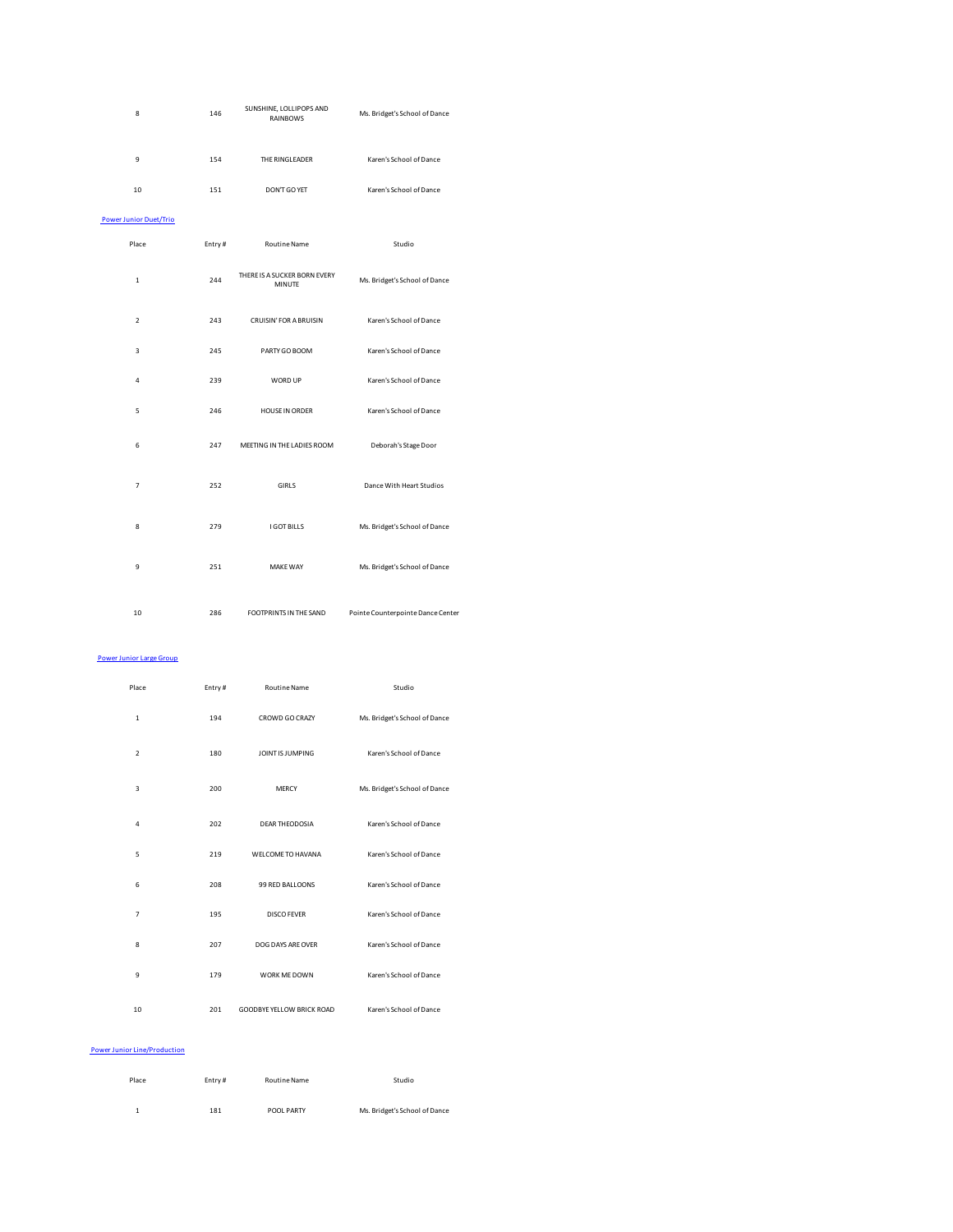| $\mathbf 2$                         | 214    | LET'S GET LOUD         | Karen's School of Dance           |
|-------------------------------------|--------|------------------------|-----------------------------------|
| 3                                   | 217    | <b>GOOD VIBES</b>      | VIBE Dance Academy                |
| Power Teen Solo                     |        |                        |                                   |
| Place                               | Entry# | Routine Name           | Studio                            |
| $\mathbf 1$                         | 323    | <b>INNER DEMONS</b>    | Ms. Bridget's School of Dance     |
| $\overline{\mathbf{2}}$             | 337    | SING                   | Karen's School of Dance           |
| 3                                   | 336    | I WANT IT NOW          | Fenton Dance Academy              |
| 4                                   | 330    | CONTROL                | <b>Just Dance</b>                 |
| 5                                   | 331    | PHOENIX                | Ms. Bridget's School of Dance     |
| 6                                   | 315    | <b>QUEEN BEE</b>       | Deborah's Stage Door              |
| 7                                   | 313    | MY KIND OF GUY         | Karen's School of Dance           |
| 8                                   | 310    | SURVIVOR               | ExcelDance Studio of Art          |
| 9                                   | 338    | MOVING THE LINE        | Dance With Heart Studios          |
| 10                                  | 342    | THIS BUSINESS OF LOVE  | Ms. Bridget's School of Dance     |
| <b>Power Teen Duet/Trio</b>         |        |                        |                                   |
| Place                               | Entry# | Routine Name           | Studio                            |
| $\mathbf 1$                         | 467    | FOOTPRINTS IN THE SAND | Karen's School of Dance           |
| 2                                   | 476    | <b>TICK TICK BOOM</b>  | Deborah's Stage Door              |
| з                                   | 470    | LIGHT                  | VIBE Dance Academy                |
| 4                                   | 462    | HERE WE GO             | Ms. Bridget's School of Dance     |
| 5                                   | 474    | <b>MOVE</b>            | Ms. Bridget's School of Dance     |
| 6                                   | 464    | ON A CLOUD             | Karen's School of Dance           |
| 7                                   | 465    | ALL THAT JAZZ          | Karen's School of Dance           |
| 8                                   | 471    | I CAN'T BE HERCULES    | The Dance Centre Inc.             |
| 9                                   | 473    | <b>SUPER FRIEND</b>    | Dance With Heart Studios          |
| 10<br><b>Power Teen Small Group</b> | 463    | LOVE WILL NEVER DO     | Karen's School of Dance           |
| Place                               | Entry# | Routine Name           | Studio                            |
|                                     |        |                        |                                   |
| $\mathbf 1$                         | 371    | COBRA STYLE            | Pointe Counterpointe Dance Center |
| $\overline{2}$                      | 354    | <b>FEARLESS</b>        | Ms. Bridget's School of Dance     |
| 3                                   | 386    | AWOO!                  | Pointe Counterpointe Dance Center |
| 4                                   | 355    | <b>GUARDIAN ANGELS</b> | Pointe Counterpointe Dance Center |
| 5                                   | 148    | <b>EXPENSIVE</b>       | Karen's School of Dance           |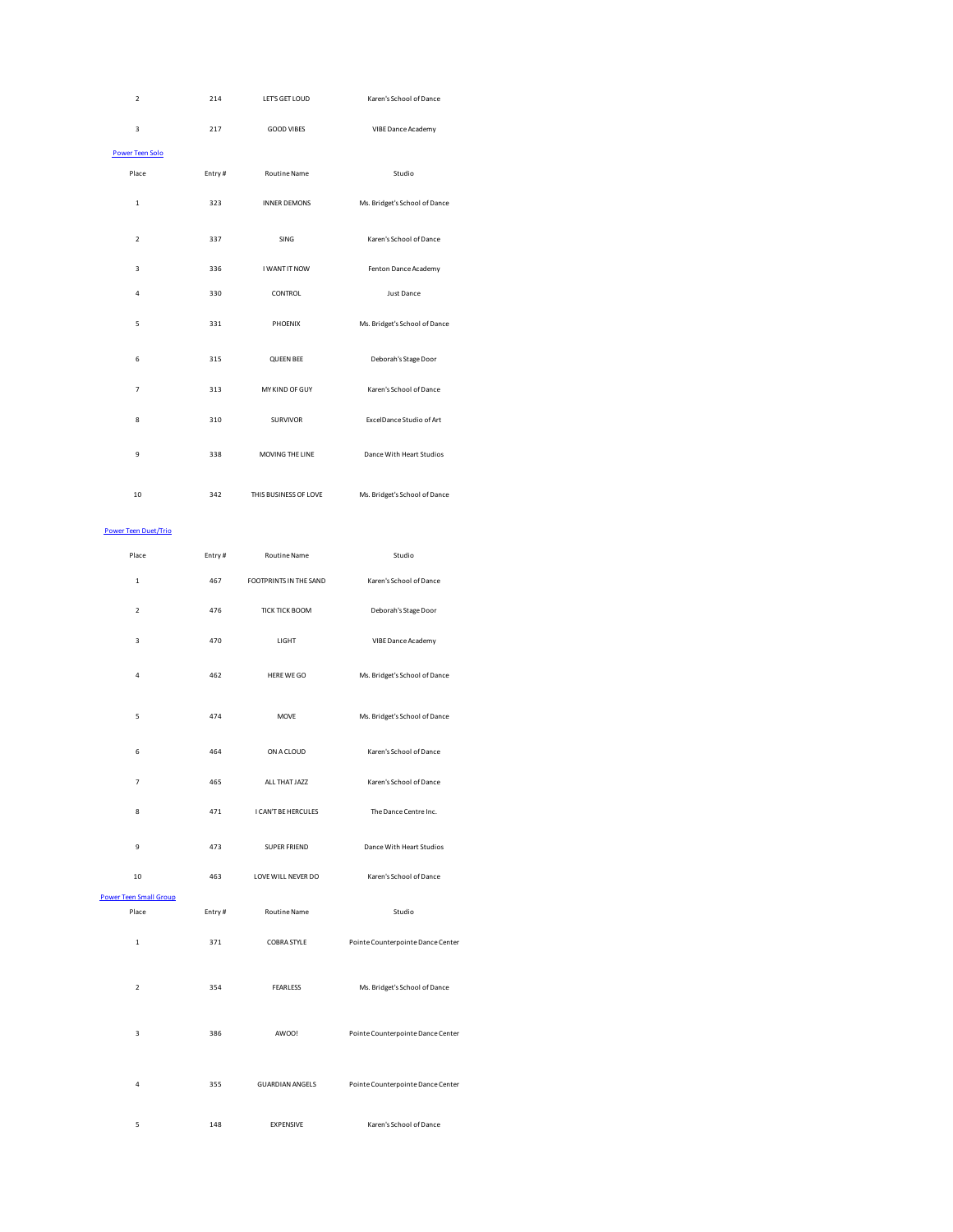| 6                                      | 129    | I QUITE MISS HOME         | Karen's School of Dance       |
|----------------------------------------|--------|---------------------------|-------------------------------|
| 7                                      | 136    | GOOGLE ME                 | Karen's School of Dance       |
| 8                                      | 372    | TRICKLE TRICKLE           | Dance Innovations             |
| 9                                      | 390    | SUNGLASSES AT NIGHT       | Elite Dance Center            |
| 10                                     | 373    | SEVEN NATION ARMY         | Excel Dance Studio of Art     |
| <b>Power Teen Large Group</b><br>Place | Entry# | Routine Name              | Studio                        |
| $\mathbf 1$                            | 439    | I DON'T THINK ABOUT YOU   | Just Dance                    |
| $\mathbf 2$                            | 425    | I'M FREE                  | Just Dance                    |
| 3                                      | 421    | <b>BREATH OF LIFE</b>     | VIBE Dance Academy            |
| 4                                      | 408    | IN LIVING COLOR           | Ms. Bridget's School of Dance |
| 5                                      | 431    | ME AND MY GIRLS           | Karen's School of Dance       |
| 6                                      | 406    | <b>BACK ON BROADWAY</b>   | Dance With Heart Studios      |
| 7                                      | 437    | I'M IN LOVE               | VIBE Dance Academy            |
| 8                                      | 142    | DANCIN' FOOL              | Karen's School of Dance       |
| 9                                      | 438    | SONG FOR A WINTER'S NIGHT | Karen's School of Dance       |
| 10                                     | 426    | <b>IKO IKO</b>            | Excel Dance Studio of Art     |
| <b>Power Teen Line/Production</b>      |        |                           |                               |
| Place                                  | Entry# | Routine Name              | Studio                        |
| $\,1\,$                                | 117    | TIME FOR A REALITY CHECK  | Karen's School of Dance       |
| <b>Power Senior Solo</b><br>Place      | Entry# | Routine Name              | Studio                        |
| $\mathbf 1$                            | 27     | RUNNING UP THAT HILL      | The Dance Centre Inc.         |
| $\overline{\mathbf{2}}$                | 21     | VISITING HOURS            | Ms. Bridget's School of Dance |
| 3                                      | 26     | FLY                       | Just Dance                    |
| 4                                      | 23     | SILHOUETTE                | Just Dance                    |
| 5                                      | 22     | I HOPE YOU DANCE          | Dance With Heart Studios      |
| 6                                      | 24     | <b>BLACK WIDOW</b>        | Karen's School of Dance       |
| 7                                      | 16     | WHAT'S A GIRL GOTTA DO    | Ms. Bridget's School of Dance |
| 8                                      | 17     | <b>FIERCE</b>             | Dance With Heart Studios      |
| 9                                      | 12     | ONE JUMP                  | The Dance Centre Inc.         |
| 10                                     | 13     | COME BACK DOWN            | Just Dance                    |
| <b>Power Senior Duet/Trio</b>          |        |                           |                               |
| Place                                  | Entry# | Routine Name              | Studio                        |
| $\mathbf{1}$                           | 47     | LOVER, PLEASE STAY        | Just Dance                    |
| $\overline{\phantom{a}}$               | 46     | <b>LOVE LIKE TWINS</b>    | Ms. Bridget's School of Dance |
| 3                                      | 44     | <b>HARP ON</b>            | Dance With Heart Studios      |
| 4                                      | 48     | SECRET LOVE SONG          | K&B Dance Company             |
| 5                                      | 42     | ELECTRIC LOVE             | K&B Dance Company             |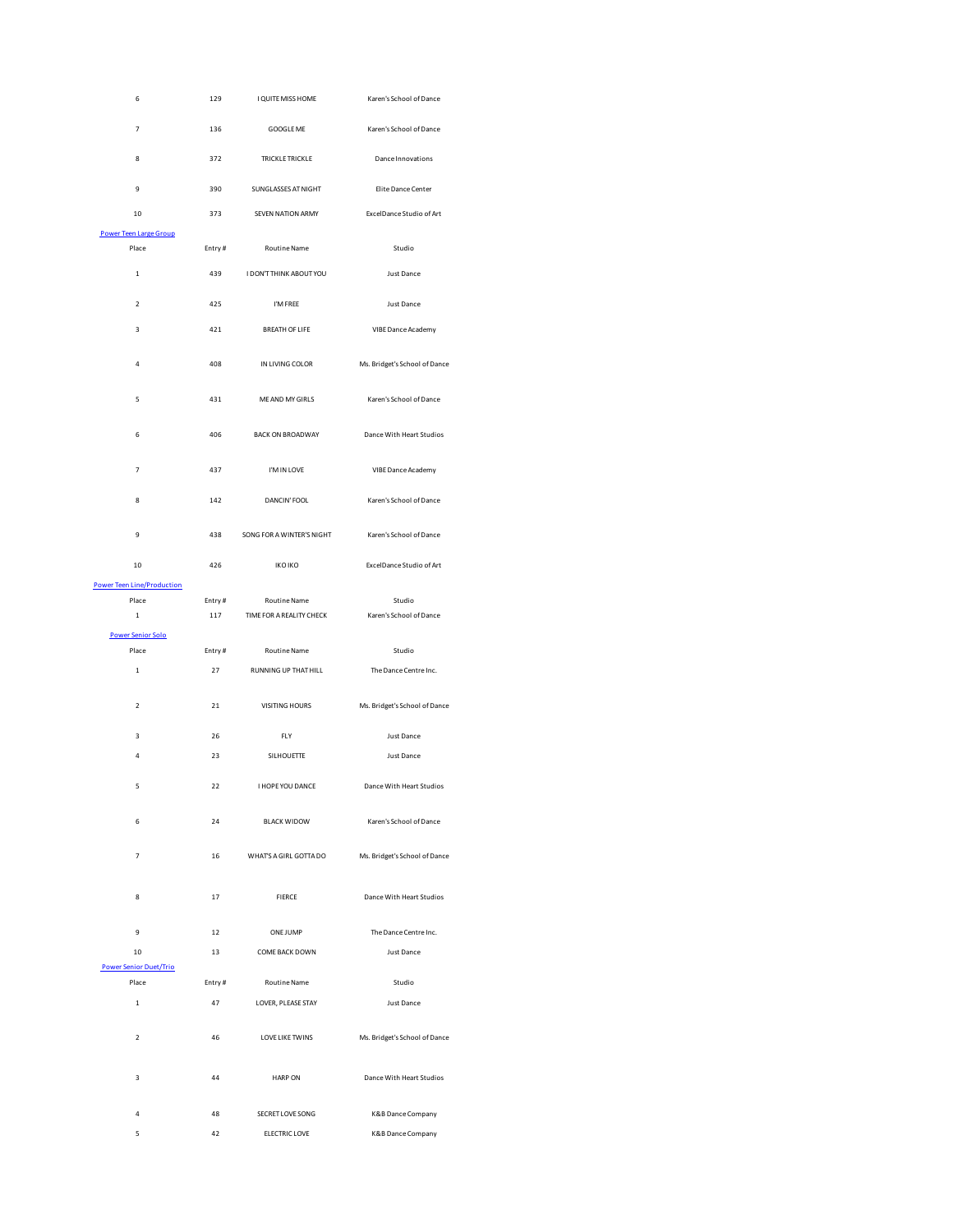| <b>Power Senior Small Group</b>                         |        |                        |                                   |
|---------------------------------------------------------|--------|------------------------|-----------------------------------|
| Place                                                   | Entry# | Routine Name           | Studio                            |
| $\mathbf 1$                                             | 366    | WOMANIZER              | Just Dance                        |
| $\mathbf 2$                                             | 359    | WANDERLUST             | Just Dance                        |
| 3                                                       | 356    | APALé                  | The Dance Centre Inc.             |
| <b>Power Senior Large Group</b>                         |        |                        |                                   |
| Place                                                   | Entry# | <b>Routine Name</b>    | Studio<br>The Dance Centre Inc.   |
| <b>Top Score</b><br><b>Power Senior Line/Production</b> | 407    | GOOGLE ME              |                                   |
| Place                                                   | Entry# | Routine Name           | Studio                            |
| <b>Top Score</b>                                        | 419    | <b>BIG TIME</b>        | Ms. Bridget's School of Dance     |
|                                                         |        |                        |                                   |
| <b>Energy Junior Solo</b>                               |        |                        |                                   |
| Place                                                   | Entry# | Routine Name           | Studio                            |
| 1                                                       | 172    | MUSIC IN ME            | Karen's School of Dance           |
| $\overline{\mathbf{2}}$                                 | 175    | REMINISCENCE           | The Foundation House LLC          |
| <b>Energy Junior Duet/Trio</b>                          |        |                        |                                   |
| Place                                                   | Entry# | Routine Name           | Studio                            |
| Top Score                                               | 284    | YOU GOT THE LOOK       | Deborah's Stage Door              |
| <b>Energy Junior Small Group</b>                        |        |                        |                                   |
| Place                                                   | Entry# | Routine Name           | Studio                            |
| $\,$ 1 $\,$                                             | 298    | PLAY THAT SAX          | Deborah's Stage Door              |
| <b>Energy Junior Large Group</b>                        |        |                        |                                   |
| Place                                                   | Entry# | Routine Name           | Studio                            |
| $\mathbf{1}$                                            | 218    | <b>BRING EM OUT</b>    | Ms. Bridget's School of Dance     |
| <b>Energy Junior Line/Production</b>                    |        |                        |                                   |
| Place                                                   | Entry# | Routine Name           | Studio                            |
| <b>Top Score</b>                                        | 216    | WIND IT UP             | Deborah's Stage Door              |
| <b>Energy Teen Solo</b><br>Place                        | Entry# | Routine Name           | Studio                            |
|                                                         |        |                        |                                   |
| $\mathbf 1$                                             | 531    | <b>BEAT BOX</b>        | The Foundation House LLC          |
|                                                         |        |                        |                                   |
| $\overline{2}$                                          | 516    | MOVE A LITTLE FASTER   | Karen's School of Dance           |
|                                                         |        |                        |                                   |
| з                                                       | 530    | IT'S OVER ISN'T IT     | Deborah's Stage Door              |
|                                                         |        |                        |                                   |
| 4                                                       | 523    | NEVER LOVE AGAIN       | Karen's School of Dance           |
|                                                         |        |                        |                                   |
| 5                                                       | 504    | SWING SET              | Pointe Counterpointe Dance Center |
|                                                         |        |                        |                                   |
|                                                         |        |                        |                                   |
| 6                                                       | 507    | LOCOMOTION             | Karen's School of Dance           |
|                                                         |        |                        |                                   |
| 7                                                       | 539    | RESCUE ME              | Ms. Bridget's School of Dance     |
|                                                         |        |                        |                                   |
| 8                                                       | 534    | <b>FABULOUS BABY</b>   | Karen's School of Dance           |
|                                                         |        |                        |                                   |
| 9                                                       | 520    | TO BUILD A HOME        | Deborah's Stage Door              |
|                                                         |        | <b>GOT YOUR NUMBER</b> |                                   |
| 10                                                      | 512    |                        | Karen's School of Dance           |
| <b>Energy Teen Duet/Trio</b><br>Place                   | Entry# | Routine Name           | Studio                            |
|                                                         |        |                        |                                   |
| $\mathbf 1$                                             | 477    | YOU'RE GONNA HEAR ME   | The Foundation House LLC          |
|                                                         |        |                        |                                   |
| $\mathbf 2$                                             | 479    | CARRY ON               | Pointe Counterpointe Dance Center |
|                                                         |        |                        |                                   |
|                                                         |        |                        |                                   |
| 3                                                       | 487    | <b>BABY WORKOUT</b>    | Karen's School of Dance           |
|                                                         |        |                        |                                   |
| $\overline{4}$                                          | 500    | ALL THAT JAZZ          | VIBE Dance Academy                |
|                                                         |        |                        |                                   |
| 5                                                       | 499    | YOU WILL BE FOUND      | Ms. Bridget's School of Dance     |
|                                                         |        |                        |                                   |
| 6                                                       | 486    | LITTLE SECRET          | Karen's School of Dance           |
|                                                         |        |                        |                                   |
| $\overline{\phantom{a}}$<br>THE LADY IS A TRAMP<br>489  |        | Deborah's Stage Door   |                                   |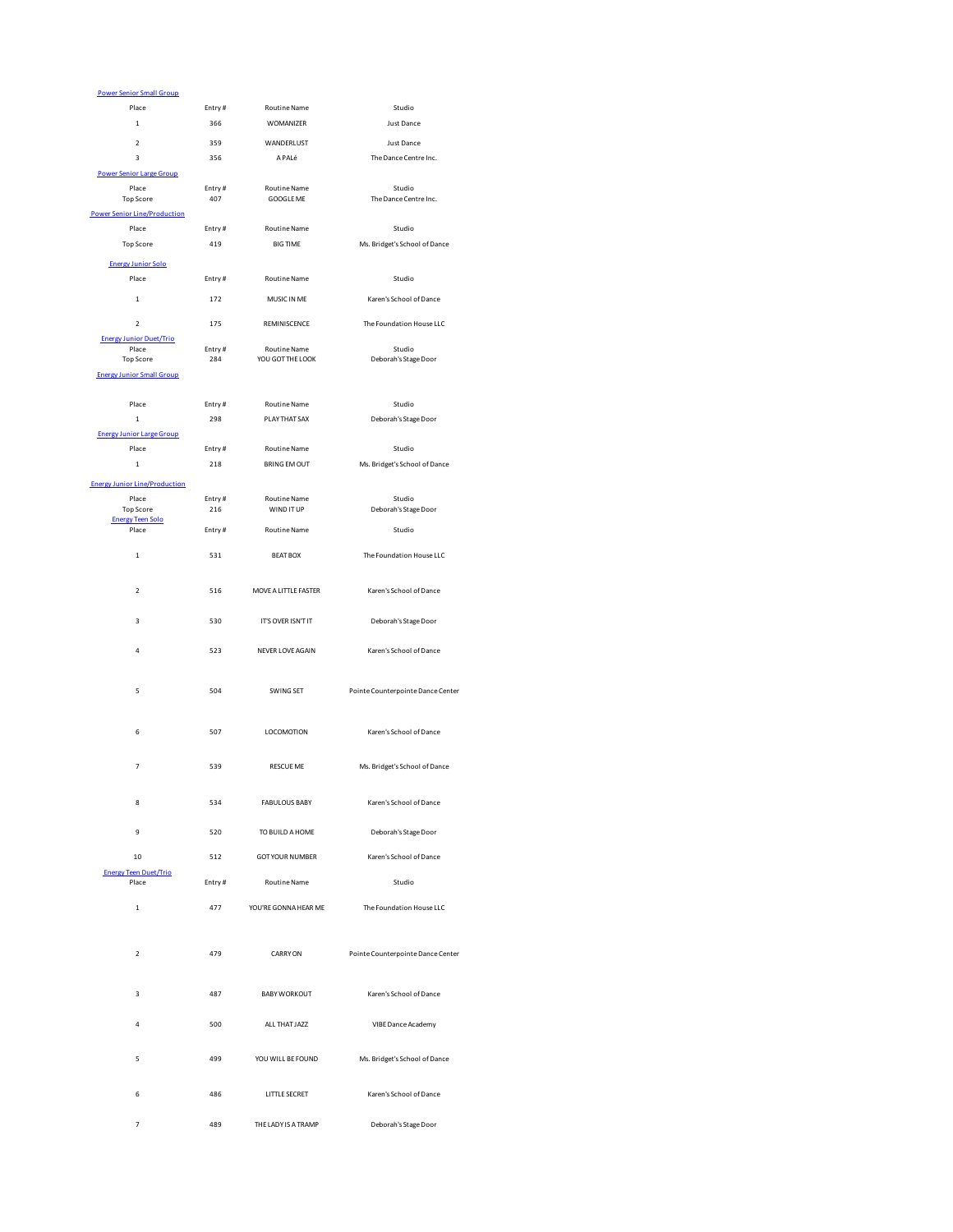| 8                                       | 498          | ALL I ASK<br>Karen's School of Dance                                                     |                                                 |
|-----------------------------------------|--------------|------------------------------------------------------------------------------------------|-------------------------------------------------|
| 9                                       | 493          | <b>ASHES</b><br>Karen's School of Dance                                                  |                                                 |
| 10                                      | 502          | GOOD TIME                                                                                | Pointe Counterpointe Dance Center               |
| <b>Energy Teen Small Group</b>          |              |                                                                                          |                                                 |
| Place                                   | Entry#       | Routine Name                                                                             | Studio                                          |
| $\mathbf 1$                             | 358          | FAITH                                                                                    | Pointe Counterpointe Dance Center               |
| $\overline{2}$<br>3                     | 376<br>369   | WHIP IT<br><b>BIG SPENDER</b>                                                            | VIBE Dance Academy<br>Deborah's Stage Door      |
| 4                                       | 360          | NATURAL LAW                                                                              | VIBE Dance Academy                              |
| 5                                       | 353          | HOMETOWN GLORY                                                                           | Karen's School of Dance                         |
| 6                                       | 352          | <b>JEALOUS</b>                                                                           | VIBE Dance Academy                              |
| $\overline{7}$<br>8                     | 361<br>368   | GUY WHAT TAKES HIS TIME<br>MAD SKILLZ CREW                                               | Karen's School of Dance<br>VIBE Dance Academy   |
| 9                                       | 362          | NATIONAL PASTIME                                                                         | Ms. Bridget's School of Dance                   |
| 10                                      | 363          | <b>HEADS WILL ROLL</b>                                                                   | Deborah's Stage Door                            |
| <b>Energy Teen Large Group</b><br>Place | Entry#       | Routine Name                                                                             | Studio                                          |
| $\mathbf 1$                             | 424          | JAIHO                                                                                    | Deborah's Stage Door                            |
| $\overline{\phantom{a}}$                | 441          | <b>CE SOIR</b>                                                                           | Karen's School of Dance                         |
| 3                                       | 435          | FAITH                                                                                    | Ms. Bridget's School of Dance                   |
| $\overline{a}$                          | 443          | MY HOMIES STILL                                                                          | Pointe Counterpointe Dance Center               |
| 5                                       | 449          | OVERTHINKER                                                                              | Karen's School of Dance                         |
| 6                                       | 436          | SCARED OF ME                                                                             | Deborah's Stage Door                            |
| 7                                       | 410          | OOH LA LA                                                                                | Karen's School of Dance                         |
| 8                                       | 405          | MR. 305                                                                                  | VIBE Dance Academy                              |
| 9                                       | 416          | CAN YOU HEAR ME                                                                          | Deborah's Stage Door                            |
| 10                                      | 404          | <b>BANG BANG</b>                                                                         | Karen's School of Dance                         |
| <b>Energy Teen Line/Production</b>      |              |                                                                                          |                                                 |
| Place                                   | Entry#       | <b>Routine Name</b>                                                                      | Studio                                          |
| $\mathbf 1$                             | 428          | J.LO                                                                                     | Ms. Bridget's School of Dance                   |
| $\mathbf 2$                             | 430          | MJ A TRIBUTE                                                                             | Deborah's Stage Door                            |
| <b>Energy Senior Solo</b><br>Place      | Entry#       | Routine Name                                                                             | Studio                                          |
| $\mathbf{1}$                            | 71           | MY MOTHER'S HOME                                                                         | The Foundation House LLC                        |
| $\mathbf 2$                             | 115          | SETTLING                                                                                 | The Foundation House LLC                        |
| з                                       | 69           | LET'S GROOVE                                                                             | Pointe Counterpointe Dance Center               |
|                                         |              |                                                                                          |                                                 |
| 4<br>5                                  | 98<br>77     | <b>CHANGE IS EVERYTHING</b><br>The Foundation House LLC<br>NFW GIRL<br><b>Just Dance</b> |                                                 |
| 6                                       | 75           | CALL OUT MY NAME                                                                         | VIBE Dance Academy                              |
| $\overline{7}$                          | 70           | <b>TICK TOCK</b><br>Great Lakes Dance Factory                                            |                                                 |
| 8                                       | 101          | MY EYES<br>Pointe Counterpointe Dance Center                                             |                                                 |
| 9                                       | 79           | <b>BUZZ</b>                                                                              | Karen's School of Dance                         |
| 10                                      | 68           | CREEP<br>The Foundation House LLC                                                        |                                                 |
| 11                                      | 93           | <b>I HAVE NOTHING</b>                                                                    | Karen's School of Dance                         |
|                                         |              |                                                                                          |                                                 |
| 12                                      | 84           | VIENNA<br>Karen's School of Dance                                                        |                                                 |
| 13                                      | 97           | <b>WOLVES</b><br>Fenton Dance Academy                                                    |                                                 |
| 14                                      | 110          | AIR CONDITIONER<br>Karen's School of Dance                                               |                                                 |
| 15                                      | 89           | THE SCIENTIST                                                                            | Karen's School of Dance                         |
| <b>Energy Senior Duet/Trio</b><br>Place |              | <b>Routine Name</b>                                                                      |                                                 |
| $\mathbf 1$                             | Entry#<br>49 | Studio<br>SOLE<br>Great Lakes Dance Factory                                              |                                                 |
|                                         |              |                                                                                          |                                                 |
| $\overline{\mathbf{c}}$                 | 65           | <b>ONLY ONE</b>                                                                          | The Foundation House LLC                        |
| 3<br>4                                  | 59<br>58     | <b>BLANK PAGE</b><br>LANDSLIDE                                                           | Deborah's Stage Door<br>Karen's School of Dance |
|                                         |              |                                                                                          |                                                 |
| 5                                       | 50           | <b>SIR DUKE</b>                                                                          | Ms. Bridget's School of Dance                   |
| 6                                       | 62           | KNOCKIN ON HEAVENS DOOR                                                                  | Ms. Bridget's School of Dance                   |
| $\overline{7}$                          | 57           | Ms. Bridget's School of Dance<br>HEARTBURN                                               |                                                 |
| 8                                       | 63           | VENGEANCE<br>Pointe Counterpointe Dance Center                                           |                                                 |
| 9                                       | 54           | COLD HEARTED<br>Karen's School of Dance                                                  |                                                 |
| 10                                      | 52           | <b>BRICKHOUSE</b><br>Deborah's Stage Door                                                |                                                 |
| <b>Energy Senior Small Group</b>        |              |                                                                                          |                                                 |
| Place                                   | Entry#       | Routine Name<br>Studio                                                                   |                                                 |
| $\mathbf 1$                             | 393          | IT'S ALL COMING BACK TO ME                                                               | Deborah's Stage Door                            |
| $\mathbf 2$                             | 379          | ITS MORE THAN JUST THAT<br>The Foundation House LLC                                      |                                                 |
|                                         |              |                                                                                          |                                                 |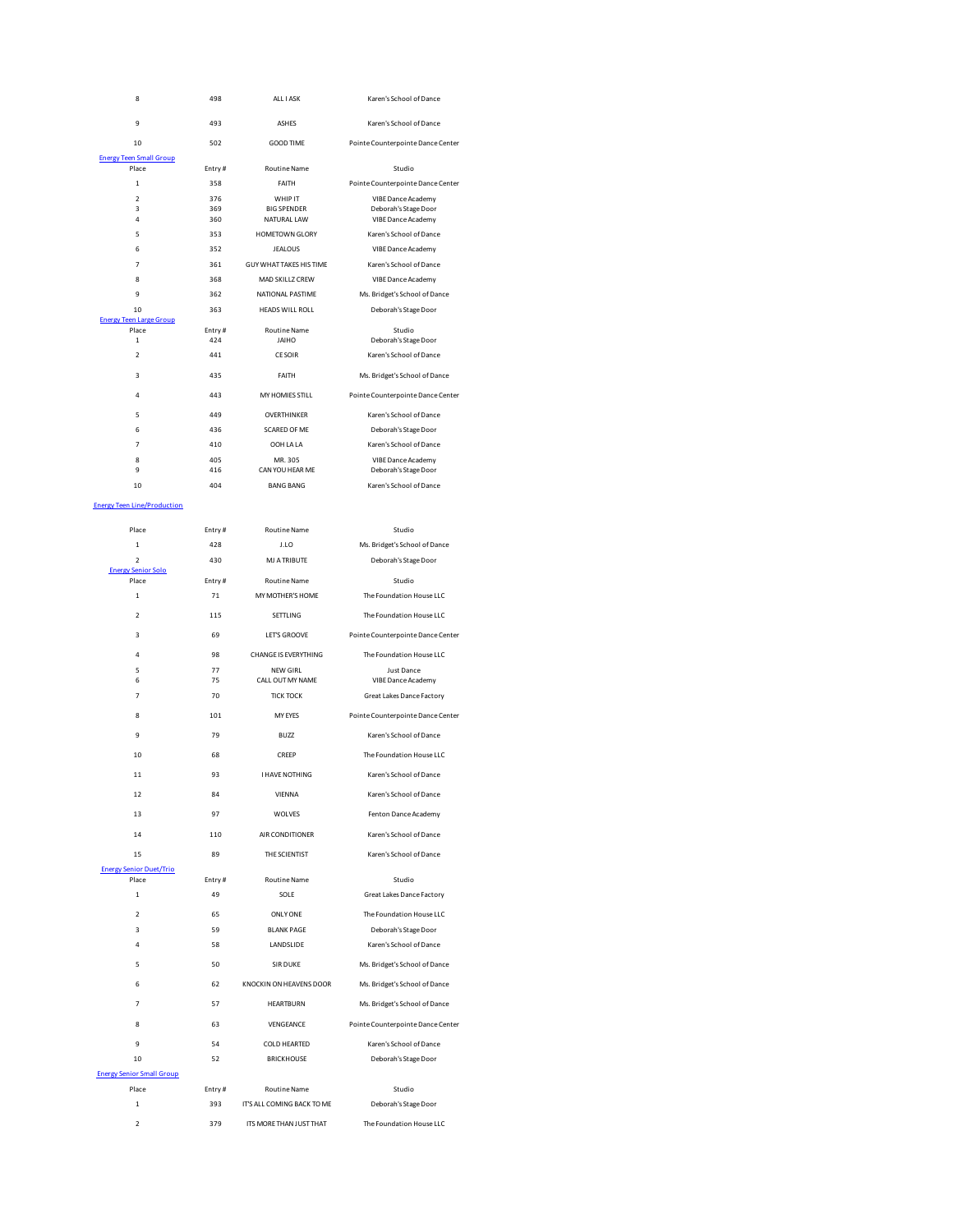| 3                                                  | 381           | <b>BILLS</b>                                  | Ms. Bridget's School of Dance                                 |            |
|----------------------------------------------------|---------------|-----------------------------------------------|---------------------------------------------------------------|------------|
| 4                                                  | 385           | DESPERADO<br>The Foundation House LLC         |                                                               |            |
| 5                                                  | 396           | SHOW ME LOVE                                  | Karen's School of Dance                                       |            |
|                                                    |               |                                               |                                                               |            |
| 6                                                  | 375           | LET THE SHOW BEGIN<br>Karen's School of Dance |                                                               |            |
| 7                                                  | 395           | SORROW                                        | Pointe Counterpointe Dance Center                             |            |
| 8                                                  | 394           | YOU LOST ME                                   | The Foundation House LLC                                      |            |
| 9                                                  | 398           | WORLD ON FIRE                                 | Ms. Bridget's School of Dance                                 |            |
| 10                                                 | 384           | PFRM                                          | Deborah's Stage Door                                          |            |
| <b>Energy Senior Large Group</b>                   |               |                                               |                                                               |            |
| Place                                              | Entry#        | Routine Name                                  | Studio                                                        |            |
| $\mathbf 1$                                        | 411           | MADE OF STONE                                 | Karen's School of Dance                                       |            |
| $\overline{\phantom{a}}$                           | 434           | CONVERSATION WITH MYSELF                      | Pointe Counterpointe Dance Center                             |            |
| 3                                                  | 423           | <b>COWGIRL'S REVENGE</b>                      | Karen's School of Dance                                       |            |
| <b>Energy Senior Line/Production</b>               |               |                                               |                                                               |            |
| Place                                              | Entry#        | Routine Name                                  | Studio                                                        |            |
| $\mathbf 1$                                        | 447           | THISTLE & WEEDS                               | Ms. Bridget's School of Dance                                 |            |
| <b>Energy Adult Solo</b>                           |               |                                               |                                                               |            |
| Place<br><b>Top Score</b>                          | Entry#<br>116 | <b>Routine Name</b><br>MY WAY                 | Studio<br>Deborah's Stage Door                                |            |
|                                                    |               |                                               |                                                               |            |
| <b>Industry Dance Awards Best Jazz</b>             |               |                                               |                                                               |            |
| Place                                              | Entry#        | <b>Routine Name</b>                           | Studio                                                        |            |
| $\mathbf 1$                                        | 441           | <b>CE SOIR</b>                                | Karen's School of Dance                                       |            |
| <b>Industry Dance Awards Best</b>                  |               |                                               |                                                               |            |
| Lyrical/Modern/Contemporary                        |               |                                               |                                                               |            |
| Place                                              | Entry#        | Routine Name                                  | Studio                                                        |            |
| $\,$ 1 $\,$                                        | 447           | THISTLE & WEEDS                               | Ms. Bridget's School of Dance                                 |            |
| <b>Industry Dance Awards Best Musical</b>          |               |                                               |                                                               |            |
| Theater/Novelty/Character                          |               |                                               |                                                               |            |
| Place<br>1                                         | Entry#<br>423 | Routine Name<br><b>COWGIRL'S REVENGE</b>      | Studio<br>Karen's School of Dance                             |            |
|                                                    |               |                                               |                                                               |            |
| <b>Industry Dance Awards Best Hip Hop</b><br>Place | Entry#        | Routine Name                                  | Studio                                                        |            |
| $\mathbf 1$                                        | 428           | J.LO                                          | Ms. Bridget's School of Dance                                 |            |
| <b>Industry Dance Awards Best</b>                  |               |                                               |                                                               |            |
| Open/Acro/Ballet                                   |               |                                               | Studio                                                        |            |
| Place<br>1                                         | Entry#<br>411 | <b>Routine Name</b><br>MADE OF STONE          | Karen's School of Dance                                       |            |
| <b>Industry Dance Awards Best Tap</b><br>Place     | Entry#        | Routine Name                                  | Studio                                                        |            |
| $\mathbf 1$                                        | 379           | ITS MORE THAN JUST THAT                       | The Foundation House LLC                                      |            |
| People's Choice Award<br>Place                     | Entry#        | Routine Name                                  | Studio                                                        |            |
| $\mathbf 1$                                        | 424           | JAIHO                                         | Deborah's Stage Door                                          |            |
| <b>Highest Scoring Solo of Competition</b>         |               |                                               |                                                               |            |
| Place                                              | Entry#        | <b>Routine Name</b>                           | Studio                                                        |            |
| 1<br><b>Highest Scoring Group of</b>               | 531           | <b>BEAT BOX</b>                               | The Foundation House LLC                                      |            |
| Competition                                        |               |                                               |                                                               |            |
| Place<br>$\mathbf{1}$                              | Entry#<br>447 | Routine Name<br>THISTLE & WEEDS               | Studio<br>Ms. Bridget's School of Dance                       |            |
|                                                    |               |                                               |                                                               |            |
| <b>Energy Elite Experience Winners</b>             |               |                                               |                                                               |            |
|                                                    | Entry#        | <b>Energy Name</b>                            | Studio                                                        |            |
|                                                    | 117<br>181    | Time For A Reality Check<br>Pool Patry        | Karen's School of Dance<br>Ms. Bridget's School of Dance      |            |
|                                                    | 191           | Fierce                                        | Deborah's Stage Door                                          |            |
|                                                    | 211           | On The Floor                                  | VIBE Dance Academy                                            |            |
|                                                    | 270<br>275    | I Will<br>OMG                                 | Dance Innovations<br>Karen's School of Dance                  |            |
|                                                    | 366           | Womanizer                                     | <b>Just Dance</b>                                             |            |
|                                                    | 379           | It's More Than Just That                      | The Foundation House LLC                                      |            |
|                                                    | 387<br>406    | Welcome To The Jungle<br>Back On Broadway     | Pointe Counterpointe Dance Center<br>Dance With Heart Studios |            |
|                                                    | 430           | MJ A Tribute                                  | Deborah's Stage Door                                          |            |
|                                                    | 439<br>402    | I Don't Think About You<br>Villains           | Just Dance<br>Ms. Bridget's School of Dance                   |            |
|                                                    |               |                                               |                                                               |            |
| <b>Teen Title</b><br>Place                         | Entry#        | Routine Name                                  | Studio                                                        | Dancer     |
| 1                                                  | 540           | LILAC WINE                                    | The Foundation House LLC                                      | Sophia Tes |
| <b>Senior Title</b><br>Place                       | Entry#        | Routine Name                                  | Studio                                                        | Dancer     |
| $\mathbf{1}$                                       | 115           | SETTLING                                      | The Foundation House LLC                                      | Aubrey Han |
|                                                    |               |                                               |                                                               |            |

Dancer<br>1 Sophia Testani

Aubrey Hammis

**ADCC SUDIO OF EXCELLENCE** Pointe Counterpointe Dance Center